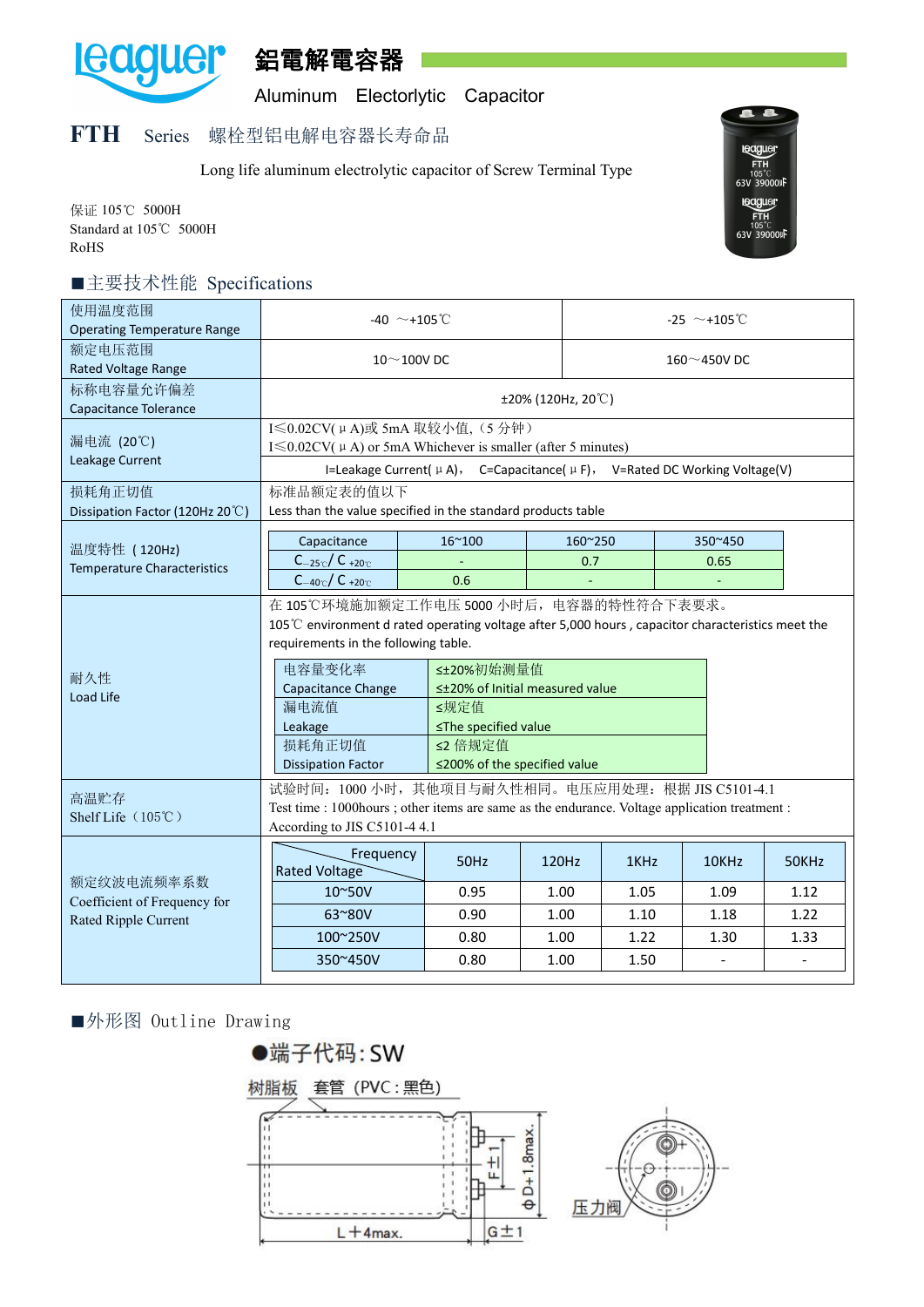FTH **Series**

| <b>WV</b>    | <b>10V</b>         |      |        | <b>16V</b>         |       |        | 25V                |      |                        | 35V                |             |             | 50V                |      |        |
|--------------|--------------------|------|--------|--------------------|-------|--------|--------------------|------|------------------------|--------------------|-------------|-------------|--------------------|------|--------|
| $Cap(\mu F)$ | $\Phi$ DxL<br>(mm) | tanδ | (Arms) | $\Phi$ DxL<br>(mm) | tan δ | (Arms) | $\Phi$ DxL<br>(mm) | tanδ | $\mathbf{I}$<br>(Arms) | $\Phi$ DxL<br>(mm) | $tan\delta$ | 1<br>(Arms) | $\Phi$ DxL<br>(mm) | tanδ | (Arms) |
| 3900         |                    |      |        |                    |       |        |                    |      |                        |                    |             |             | 35×50              | 0.20 | 2.00   |
| 4700         |                    |      |        |                    |       |        |                    |      |                        |                    |             |             | 35×50              | 0.25 | 2.20   |
| 5600         |                    |      |        |                    |       |        |                    |      |                        |                    |             |             | 35×80              | 0.25 | 2.80   |
| 6800         |                    |      |        |                    |       |        |                    |      |                        |                    |             |             | 35×80              | 0.25 | 3.00   |
| 8200         |                    |      |        |                    |       |        |                    |      |                        | 35×80              | 0.30        | 3.00        | 35×80              | 0.25 | 3.30   |
| 10000        |                    |      |        |                    |       |        |                    |      |                        | 35×80              | 0.30        | 3.30        | 35×80              | 0.25 | 3.70   |
| 12000        |                    |      |        |                    |       |        | 35×80              | 0.35 | 3.30                   | 35×80              | 0.30        | 3.60        | 35×100             | 0.25 | 4.40   |
| 15000        |                    |      |        | 35×50              | 0.45  | 2.90   | 35×80              | 0.35 | 3.70                   | 35×80              | 0.30        | 4.10        | 35×120             | 0.30 | 4.70   |
| 18000        |                    |      |        | 35×80              | 0.45  | 3.50   | 35×80              | 0.35 | 4.00                   | 35×100             | 0.30        | 4.80        | 50×80              | 0.35 | 4.80   |
| 22000        |                    |      |        | 35×80              | 0.45  | 3.90   | 35×80              | 0.35 | 4.50                   | 35×120             | 0.35        | 5.20        | 50×100             | 0.35 | 5.90   |
| 27000        | 35×80              | 0.45 | 4.30   | 35×80              | 0.45  | 4.30   | 35×100             | 0.40 | 5.00                   | 50×80              | 0.40        | 5.90        | 50×120             | 0.35 | 7.00   |
| 33000        | 35×80              | 0.45 | 4.70   | 35×100             | 0.50  | 4.80   | 35×120             | 0.40 | 5.90                   | 50×100             | 0.40        | 6.60        | 63.5×100           | 0.40 | 7.60   |
| 39000        | 35×80              | 0.45 | 5.30   | 35×100             | 0.50  | 5.30   | 50×80              | 0.40 | 6.50                   | 50×120             | 0.40        | 7.80        | 63.5×120           | 0.40 | 8.90   |
| 47000        | 35×100             | 0.45 | 6.10   | 35×120             | 0.50  | 6.20   | 50×100             | 0.40 | 7.90                   | 50×120             | 0.45        | 8.00        | 63.5×120           | 0.40 | 9.80   |
| 56000        | 35×100             | 0.50 | 6.20   | 50×80              | 0.60  | 6.30   | 50×120             | 0.40 | 8.80                   | 63.5×100           | 0.45        | 9.20        | 76.2×120           | 0.40 | 11.9   |
| 68000        | 35×120             | 0.60 | 6.80   | 50×100             | 0.60  | 7.60   | 50×120             | 0.50 | 9.10                   | 63.5×120           | 0.45        | 11.1        | 76.2×140           | 0.45 | 13.1   |
| 82000        | 50×80              | 0.60 | 7.80   | 50×120             | 0.70  | 8.30   | 63.5×100           | 0.50 | 10.6                   | 76.2×120           | 0.50        | 12.7        | 89×140             | 0.50 | 14.8   |
| 100000       | 50×100             | 0.70 | 8.50   | 50×120             | 0.70  | 9.20   | 63.5×120           | 0.60 | 11.4                   | 76.2×140           | 0.60        | 13.5        |                    |      |        |
| 120000       | 50×100             | 0.70 | 9.50   | 63.5×100           | 0.80  | 9.90   | 76.2×100           | 0.60 | 12.8                   | 89×140             | 0.60        | 16.1        |                    |      |        |
| 150000       | 63.5×100           | 0.80 | 11.0   | 76.2×100           | 0.80  | 12.3   | 76.2×120           | 0.75 | 13.7                   |                    |             |             |                    |      |        |
| 180000       | 63.5×100           | 0.80 | 12.1   | 76.2×120           | 0.80  | 14.5   | 76.2×140           | 0.75 | 16.1                   |                    |             |             |                    |      |        |
| 220000       | 76.2×100           | 1.00 | 13.2   | 76.2×140           | 1.00  | 15.2   | 89×140             | 1.00 | 16.6                   |                    |             |             |                    |      |        |
| 270000       | 76.2×120           | 1.20 | 14.4   | 89×140             | 1.20  | 16.8   |                    |      |                        |                    |             |             |                    |      |        |
| 330000       | 76.2×140           | 1.20 | 17.0   |                    |       |        |                    |      |                        |                    |             |             |                    |      |        |
| 390000       | 89×140             | 1.40 | 18.6   |                    |       |        |                    |      |                        |                    |             |             |                    |      |        |

■ 标称电容量、额定电压、额定纹波电流与外形尺寸对应表 Nominal capacitance, rated voltage, rated ripple currentand case size table

I~额定纹波电流 Rated ripple current:(A , 105℃,120Hz)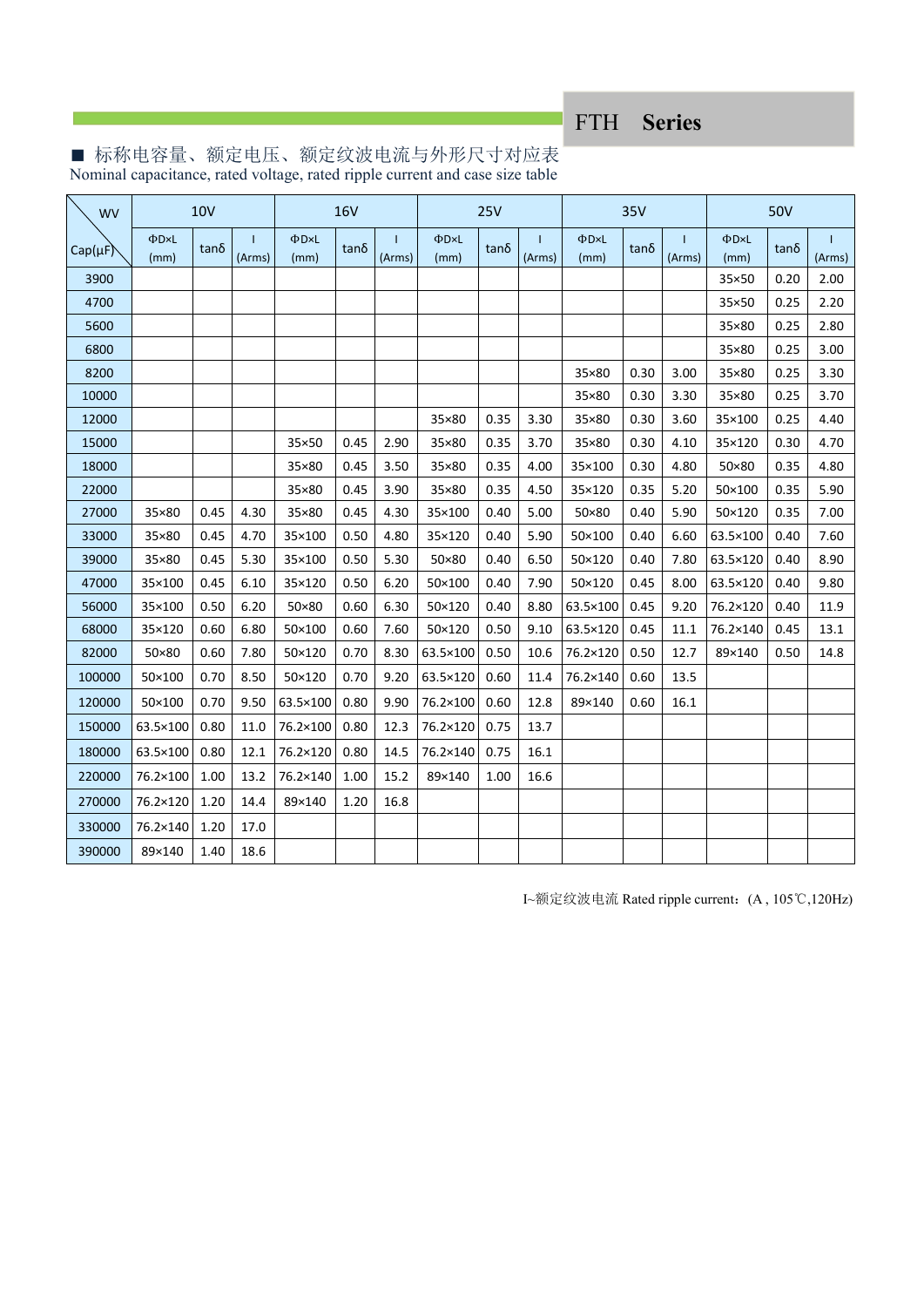FTH **Series**

■ 标称电容量、额定电压、额定纹波电流与外形尺寸对应表 Nominal capacitance, rated voltage, rated ripple currentand case size table

| WV           | 63V                |      |              | 80V          |             |              | 100V               |      |                        | 160V         |      |                        | 200V         |             |                        |
|--------------|--------------------|------|--------------|--------------|-------------|--------------|--------------------|------|------------------------|--------------|------|------------------------|--------------|-------------|------------------------|
| $Cap(\mu F)$ | $\Phi$ DxL<br>(mm) | tanδ | Т.<br>(Arms) | ФD×L<br>(mm) | $tan\delta$ | Т.<br>(Arms) | $\Phi$ DxL<br>(mm) | tanδ | $\mathbf{I}$<br>(Arms) | ФD×L<br>(mm) | tanδ | $\mathbf{L}$<br>(Arms) | ФD×L<br>(mm) | $tan\delta$ | $\mathbf{I}$<br>(Arms) |
| 470          |                    |      |              |              |             |              |                    |      |                        |              |      |                        | 35×50        | 0.15        | 0.90                   |
| 560          |                    |      |              |              |             |              |                    |      |                        |              |      |                        | 35×80        | 0.15        | 1.00                   |
| 680          |                    |      |              |              |             |              |                    |      |                        | 35×50        | 0.15 | 1.10                   | 35×80        | 0.15        | 1.10                   |
| 820          |                    |      |              |              |             |              |                    |      |                        | 35×80        | 0.15 | 1.20                   | 35×80        | 0.15        | 1.30                   |
| 1000         |                    |      |              |              |             |              |                    |      |                        | 35×80        | 0.15 | 1.30                   | 35×100       | 0.15        | 1.50                   |
| 1200         |                    |      |              |              |             |              | 35×50              | 0.15 | 1.40                   | 35×80        | 0.15 | 1.50                   | 35×120       | 0.15        | 1.70                   |
| 1500         |                    |      |              |              |             |              | 35×80              | 0.15 | 1.60                   | 35×80        | 0.15 | 1.70                   | 35×120       | 0.15        | 1.90                   |
| 1800         |                    |      |              |              |             |              | 35×80              | 0.15 | 1.80                   | 35×100       | 0.15 | 2.00                   | 50×80        | 0.15        | 2.20                   |
| 2200         |                    |      |              | 35×50        | 0.15        | 1.90         | 35×80              | 0.15 | 2.00                   | 35×120       | 0.15 | 2.30                   | 50×100       | 0.15        | 2.70                   |
| 2700         | 35×50              | 0.15 | 1.90         | 35×80        | 0.15        | 2.20         | 35×80              | 0.15 | 2.40                   | 35×120       | 0.15 | 2.70                   | 50×120       | 0.15        | 3.20                   |
| 3300         | 35×50              | 0.15 | 2.10         | 35×80        | 0.15        | 2.50         | 35×100             | 0.15 | 2.80                   | 50×100       | 0.15 | 3.30                   | 50×120       | 0.15        | 3.50                   |
| 3900         | 35×80              | 0.20 | 2.70         | 35×80        | 0.15        | 2.90         | 35×120             | 0.15 | 3.10                   | 50×120       | 0.15 | 3.80                   | 63.5×100     | 0.15        | 4.00                   |
| 4700         | 35×80              | 0.20 | 2.90         | 35×100       | 0.15        | 3.10         | 50×80              | 0.15 | 3.60                   | 50×120       | 0.15 | 4.20                   | 63.5×120     | 0.15        | 4.70                   |
| 5600         | 35×80              | 0.20 | 3.20         | 35×100       | 0.15        | 3.50         | 50×100             | 0.15 | 4.30                   | 50×120       | 0.15 | 4.70                   | 76.2×100     | 0.15        | 5.30                   |
| 6800         | 35×80              | 0.20 | 3.50         | 35×120       | 0.20        | 4.10         | 50×120             | 0.15 | 5.00                   | 63.5×120     | 0.15 | 5.70                   | 76.2×120     | 0.15        | 6.30                   |
| 8200         | 35×100             | 0.20 | 4.20         | 50×80        | 0.20        | 4.80         | 50×120             | 0.15 | 5.50                   | 76.2×100     | 0.20 | 6.40                   | 76.2×140     | 0.20        | 6.40                   |
| 10000        | 35×120             | 0.25 | 4.30         | 50×100       | 0.20        | 5.60         | 63.5×100           | 0.15 | 6.40                   | 76.2×120     | 0.20 | 6.60                   | 89×140       | 0.20        | 7.70                   |
| 12000        | 50×80              | 0.25 | 4.80         | 50×100       | 0.20        | 6.10         | 63.5×120           | 0.20 | 6.60                   | 76.2×140     | 0.20 | 7.80                   |              |             |                        |
| 15000        | 50×100             | 0.25 | 5.90         | 50×120       | 0.20        | 7.40         | 76.2×100           | 0.20 | 7.50                   | 89×140       | 0.20 | 9.50                   |              |             |                        |
| 18000        | 50×120             | 0.25 | 6.30         | 63.5×120     | 0.25        | 8.00         | 76.2×120           | 0.25 | 8.00                   |              |      |                        |              |             |                        |
| 22000        | 50×120             | 0.30 | 6.70         | 76.2×100     | 0.25        | 9.10         | 76.2×140           | 0.25 | 9.40                   |              |      |                        |              |             |                        |
| 27000        | 63.5×120           | 0.30 | 8.80         | 76.2×120     | 0.30        | 9.70         | 89×140             | 0.30 | 10.4                   |              |      |                        |              |             |                        |
| 33000        | 76.2×100           | 0.30 | 10.0         | 76.2×140     | 0.30        | 11.5         |                    |      |                        |              |      |                        |              |             |                        |
| 39000        | 76.2×120           | 0.35 | 10.7         | 89×140       | 0.35        | 12.5         |                    |      |                        |              |      |                        |              |             |                        |
| 47000        | 76.2×140           | 0.35 | 12.5         |              |             |              |                    |      |                        |              |      |                        |              |             |                        |
| 56000        | 89×140             | 0.40 | 13.8         |              |             |              |                    |      |                        |              |      |                        |              |             |                        |

I~额定纹波电流 Rated ripple current:(A , 105℃,120Hz)